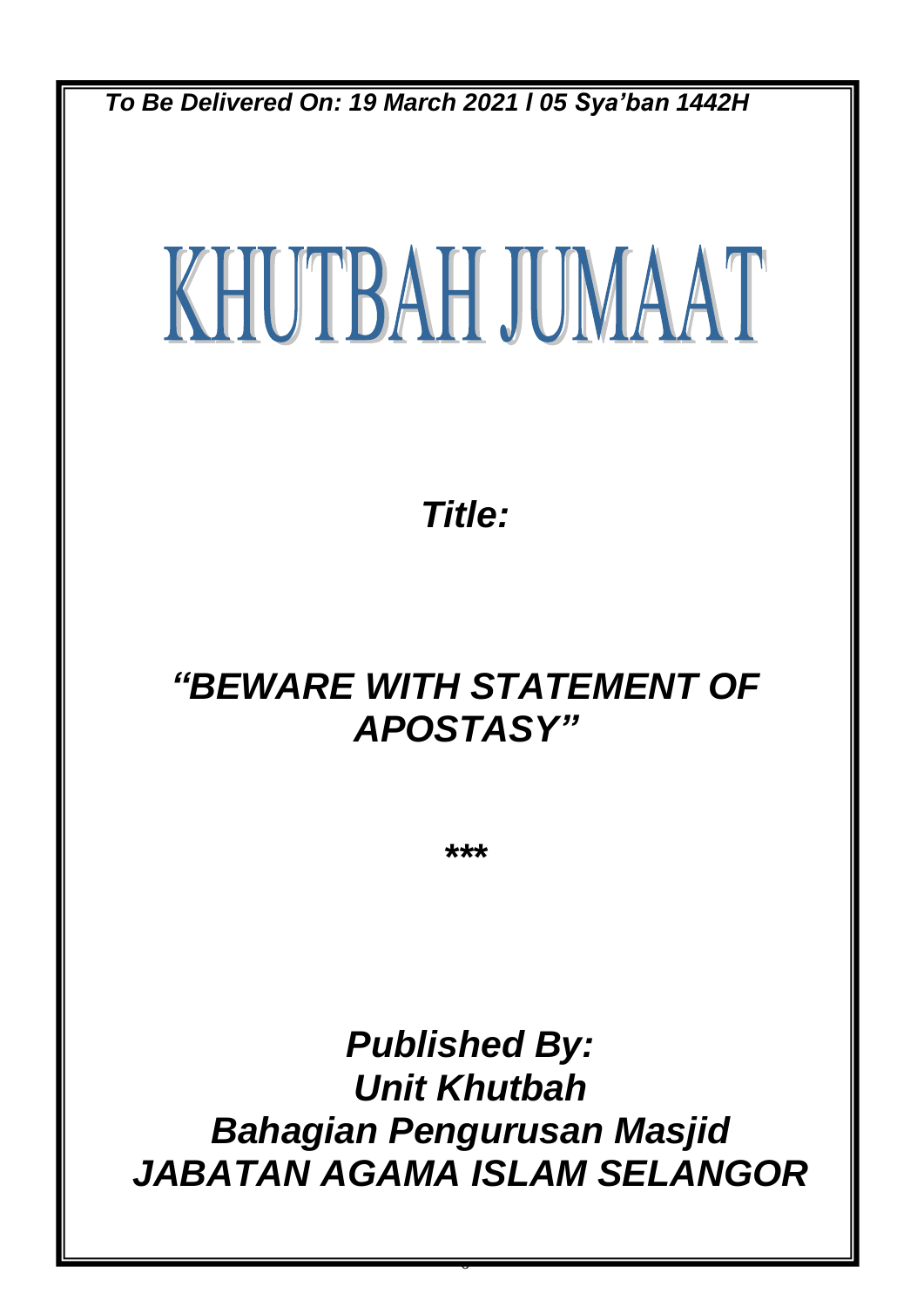

# *"BEWARE WITH STATEMENT OF APOSTASY"*

。<br>↑ اَلْحَمْدُ لِلَّهِ الْقَائِلِ: يَٰٓأَيُّهَا ٱلَّذِينَ ءَامَنُواْ مَن يَرۡتَدَّ مِنكُمۡ عَن  $\overline{\phantom{a}}$ ن<br>ا و<br>و .<br>م  $\overline{\phantom{a}}$  $\frac{1}{2}$ ֦֧֦֧֦֧֦֧֦֧֦֧֦֧֜֜֜֜֓֓<br>֧ׅׅ֝֜֜֜֜֜֜֜֜֜֜֜֜֜֝֜֜֬֟ مِنڪُمُ عَ  $\frac{1}{2}$ و بة<br>ا ێۧ  $\ddot{\mathbf{r}}$ ءَ<br>رڏ  $\ddot{\phantom{0}}$  $\tilde{\cdot}$ ن ي ِ<br>م نُوا مَ <u>ہ</u><br>ا ُو  $\frac{1}{\epsilon}$ ام  $\tilde{\epsilon}$ ء ِينَ بة<br>1 ا الَّذِ ر<br>م ه و<br>د سَ<br>ڊ ِ<br>ع  $\overline{\mathcal{L}}$ ِ<br>ِرِ ديد ةٍ عَلَى ٱلْمُؤْمِنِينَ ہ<br>ء و<br>م ہ<br>1 ب<br>1 ذِل ِ<br>ج أ ر<br>ء و<br>لمو و<br>لم  $\ddot{\cdot}$ ون و<br>س ِحب ي ُو  $\frac{1}{2}$ ء<br>پُمُ وَ  $\frac{1}{2}$ و<br>م و<br>س وُمِ يُجِبُّ و<br>م ؚ<br>ٛ  $\ddot{\phantom{0}}$ بِقَـ و<br>أ اتِي اللَّهُ ہ<br>م  $\tilde{\cdot}$ ي قَسَوْفَ<br>فَسَوْفَ دِينِهِۦ ف ر<br>1 ل  $\frac{1}{\alpha}$ ِ و بة<br>أ بِيلِ اُللَّهِ ِ<br>په ِِف س  $\ddot{\cdot}$ فِرِينَ يُجَٰهِدُونَ ُ َٰ ُو ِّ ر<br>ح ةٍ عَلَى ٱلْكَ<sup>ر</sup>ِ ہ<br>1 ذ عِزَّ ِ<br>ج أُعِزَّةٍ عَلَى الْكُنْفِرِينَ يُجَنِّهِدُونَ فِي سَبِيلِ أَللَّهِ وَلَا يَخَافُونَ لَوْمَةَ لاَبِمِ  $\tilde{\mathbf{v}}$ ل  $\ddot{\mathbf{r}}$ ة  $\frac{1}{2}$ م و  $\frac{1}{2}$ .<br>أ ل افَونَ و<br>و ر<br>مز َي و<br>م لِيم ِ<br>م ع ِ<br>ُمُ ِسع<br>سِع َٰ  $\frac{1}{\alpha}$ و و<br>أ اِللَّهُ .<br>م ءُ وَا بر<br>ء م  $\tilde{1}$ ا  $\tilde{\mathbf{r}}$ ش  $\tilde{\cdot}$ ن ي ِ<br>م َ يُؤْتِيهِ مَ ہ<br>؟ و<br>د بر<br>آ فَضَلُ ٱللَّهِ ر<br>ا .<br>إِل**ِكَ فَ** َٰ ذَٰٰٓالِكَ فَضۡلُ ٱللَّهِ يُؤۡتِيهِ مَن يَشَآءُ وَٱللَّهُ وَرَسِعٌ عَلِيمٌ ۚ إِنَّى ا ا<br>الم ំ<br>•  $\overline{\mathbf{r}}$ و<br>ا ْ ्<br>इ َ<br>م  $\frac{1}{\epsilon}$ ً<br>أ انه  $\sum_{i=1}^{n}$ و<br>ا ْ ا<br>۽ ر<br>ر َ  $\ddot{\phantom{0}}$  $\lambda$  $\frac{1}{2}$ َ المستعا

اَّ مَّسَهَدُ أَنْ لَّا إِلَهَ إِلاَّ اللَّهُ وَحْدَهُ لاَ شَرِيكَ لَهُ وَأَشْهَدُ أَنَّ مُحَمَّدًا ر<br>زن  $\frac{1}{2}$ ت<br>م  $\frac{1}{2}$ ر<br>زا  $\tilde{\cdot}$ <u>ر</u>  $\frac{1}{2}$ عَبْدُهُ وَرَسُوْلُهُ. اَللَّهُمَّ صَلِّ وسَلِّم عَلَى سَيِّدِنَا مُحَمَّدٍ وَعَلَى آلِهِ ـ  $\tilde{\mathbf{i}}$ ا<br>م ر<br>ر<br>ر ش<br>آا َ .<br>لم  $\frac{1}{\epsilon}$ ់<br>្ و<br>ر  $\ddot{\phantom{0}}$  $\tilde{\cdot}$  $\frac{1}{2}$ و<br>ا ់<br>រ ً<br>م  $\overline{\mathbf{r}}$ ِ<br>م  $\tilde{\cdot}$ <u>لم</u> ر<br>م )<br>ጎ  $\ddot{\phantom{0}}$  $\frac{1}{1}$  $\overline{\mathbf{1}}$ ِ<br>م و*َص<sub>َ</sub>حْبِهِ <sub>ۦ</sub>* أَجْمَعِيْنَ. ْ  $\ddot{\phantom{0}}$ ់<br>(  $\tilde{\mathbf{A}}$  $\ddot{\mathbf{z}}$  $\ddot{\cdot}$ ِ<br>پنج ر<br>مخ **ہے**<br>∶ ֦֧֦֧֦  $\ddot{\phantom{0}}$  $\ddot{\mathbf{z}}$ 

ِ<br>أَمَّا بَعْدُ، فَيَا أَيُّهَا الْمُسْلِمُونَ اِتَّقُواْ اللَّهَ، أُوْصِيكُمْ وَإِيَّايَ بِتَقْوَى  $\frac{1}{1}$ .<br>و ំ<br>រ  $\ddot{\cdot}$ ี<br>วั  $\frac{1}{2}$ ֦֧<u>֦</u>  $\ddot{\phantom{0}}$ **ٍ**<br>-ا<br>ا  $\frac{1}{2}$  $\tilde{\cdot}$ ֦֧֦֧֦ **ٍ** ا<br>به<br>: ›<br>ለ أَيُّهَا الْمُ ِ<br>ہ ُ<br>ُمُ .  $\ddot{\phantom{0}}$ ؾڤۏڹؘ  $\frac{9}{4}$ ا<br>ایر<br>جو ہ<br>ا اللَّهِ فَقَدْ فَازَ الْمُ  $\ddot{\cdot}$  $\frac{1}{2}$ ْ  $\frac{1}{2}$  $\frac{1}{2}$ 

قَالَ اللَّهُ تَعَالَى: يَأَيُّهَا ٱلَّذِينَ ءَامَنُ ِ<br>ا َ  $\ddot{\phantom{0}}$  $\ddot{\mathbf{r}}$ ُو<br>و  $\frac{1}{2}$ ام  $\tilde{\epsilon}$ ء ِينَ بة<br>1 ا الَّذِ ِ<br>م ه و<br>د سَ<br>ڊ ۔<br>ج  $\overline{\mathcal{L}}$ ِ<br>د ي ر<br>1 ل ر<br>م اتِهِۦ و  $\ddot{\mathbf{z}}$ ق ت و<br>په ر<br>دو قی  $\tilde{\phantom{0}}$ ح ذَ قُوا اللَّهَ ْ بِ ور ر<br>بدو وا اڌ <u>ہ</u><br>ا  $\ddot{\cdot}$ سْلِمُونَ و<br>م  $\ddot{\phantom{0}}$ و<br>مم نتُم مَّ و<br>په ِ<br>ج أ  $\frac{1}{c}$ و بة<br>1 إِل ذ تَمُوثُنَّ إِلَّا وَأَنتُم مُّسۡلِمُونَ ۞ و<br>په و<br>م 2

#### **Dear blessed audience,**

I sincerely remind myself and respected audience to altogether strive in strengthening our *taqwa* of Allah *Subhaanahu Wa Ta'aala* with the truest

<sup>&</sup>lt;sup>1</sup> al-Maa'idah 5:54

<sup>2</sup> Aal-'Imraan 3:102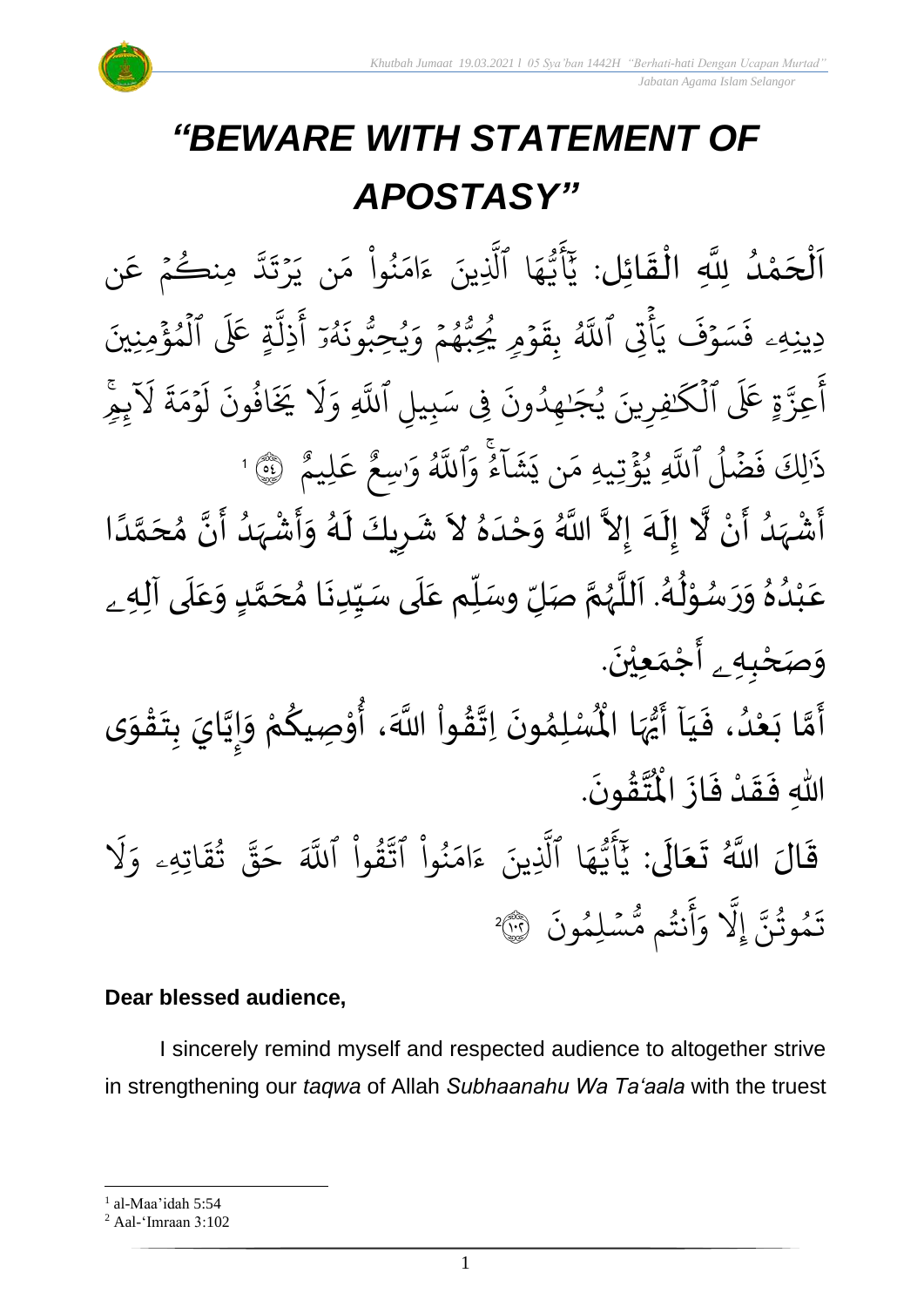

of *taqwa* by performing all of His Commands and avoiding all of His prohibitions. May we all attain blissfulness in this world and the Hereafter.

## Today I will be expounding on a sermon titled *"BEWARE WITH STATEMENT OF APOSTASY."*

According to the explanation within the Shaafi'i *madhhab* (school of thought), *murtad* (apostasy) is defined as strong determination to sever one's ties with the religion of Islam through *niyyah* (intention), speech, or action that indicates *kufr* (disbelief), hence leaving the fold of Islam. Therefore, when *murtad* is mentioned, it does not mean leaving one religion for another religion. It actually means leaving Islam.

#### **Dear blessed Muslims,**

Lately, the issue of pronouncing *murtad* has become a very hot topic within the Muslim community in the social media. This matter is deemed as very sensitive to the Muslims, when it is uttered openly with certain assumptions. The statement of apostasy is not plaything that can just be loosely uttered on the lips and mouth. It is also not a controversial speech merely to garner popularity and sympathy. Every speech that can inflict harm upon oneself or others will be deemed as a sin. The declaration of *murtad* will have a major impact upon one's actions for it destroys the *imaan* (faith) when it is clearly stated without coercion and carries the meaning of *kufr*.

Meanwhile, joking around or deliberately uttering "I have left Islam" is the essence of speech that actually mocks the religion. Such utterance is gravely prohibited and cursed in Islam. It cannot be uttered at one's will or due to stressful personal issue. This matter can be seen when one is truly ignorant upon the knowledge of *Tawheed* (Oneness of Allah) and not knowing the reality of the true God. This is because the majority of people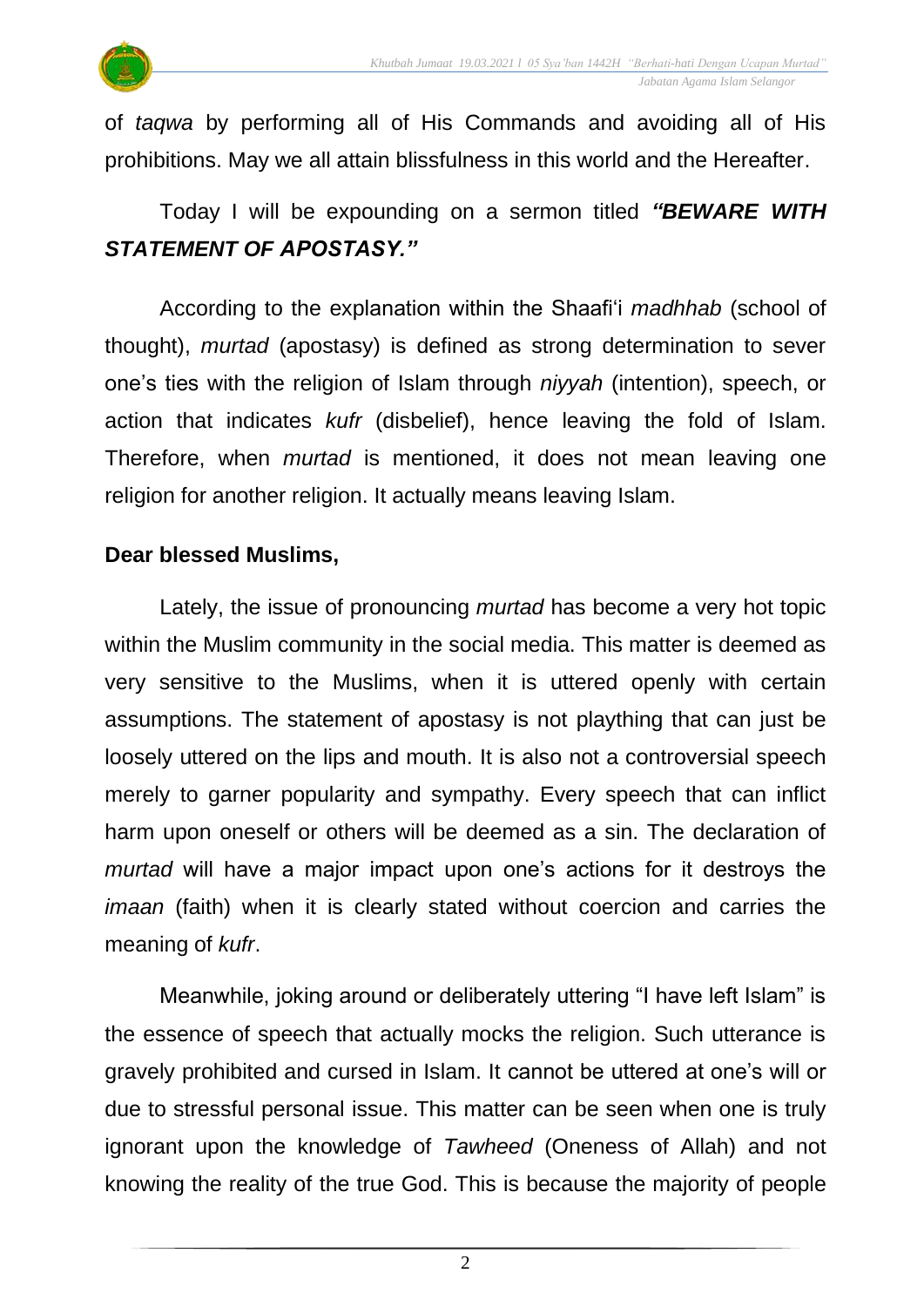

that do not know God will easily utter statements of apostasy. However, for those that truly know the reality of the true God, it is impossible for them to utter the speech of *murtad*, for knowing the reality and actual attributes of The Most Divine. The prohibition to utter the statement of *kufr* and *murtad* is clearly stated in Islam. Allah mentions in verse 65 and 66 of soorah at-Tawbah:

تِهِۦ َٰ ِ اي ्<br>द ء ِ<br>ہ ِ و بة<br>أ بِاللَّهِ ِ<br>ج أ ہ<br>آ بُ قُلَ و<br>په ُۚ .<br>و  $\frac{1}{2}$ ع ل ہ<br>1  $\ddot{\cdot}$ بر<br>د ِ<br>ہ و وض ُ و<br>د  $\ddot{\cdot}$ ا َن بة<br>ج ن ا ك و<br>م ِ م ب<br>في ِن إ ذ ٟۦٞڨٞۅڶۘ۠ڹَّ  $\frac{1}{\sqrt{2}}$ و<br>په  $\tilde{1}$ مُمْ لَيَـ  $\frac{1}{2}$ و<br>پر  $\ddot{\phantom{0}}$ ہ<br>1 ایتا<br>ا ِ<br>ج  $\overline{\mathcal{L}}$ ِ<br>م ين سَـ .<br>آ ل  $\frac{1}{c}$ و  $\ddot{\phantom{0}}$ ت  $\frac{1}{2}$ سُولِهِۦ كَنتُمۡ ُو<br>په و<br>م ُو ِ<br>پ ۔<br>ر ِ<br>م و  $\ddot{\cdot}$ ۿؘزِءُونَ و<br>و ة<br>م  $\ddot{\phantom{0}}$ نَسْتَهْزِءُونَ ۞ لا تَعْتَذِرُوا قَدْ كَفَرْتُم بَعْدَ إِيمَنِكُمْ  $\ddot{\phantom{0}}$ こっ ر َٰ ر<br>. ِيم إ ِ<br>ا مُدَ  $\frac{1}{2}$ ِ<br>د رْثُم بَ و<br>په ؚ<br>ۣ  $\ddot{\cdot}$ ف كَ د  $\overline{a}$  $\ddot{\cdot}$ <u>ن</u>گروا قَ ْ ُو  $\ddot{\cdot}$ ت ع  $\frac{1}{2}$  $\ddot{\phantom{0}}$ نَّ<br>ت ر<br>1 ل ِمنيَ ِ ر و<br>مرم نُوا مُجَّ **ٔ** ُو<br>په ر<br>م ئچم کا  $\frac{1}{2}$ و<br>م ب<br>به ن ِ<br>ج ن<sup>م</sup>َ بِأَ<br>نَ<sup>أ</sup>  $\ddot{\cdot}$ بِفَ<br>غِ  $\tilde{1}$ ا  $\frac{1}{2}$ ِّنِّ طَ ذُ  $\frac{1}{2}$ نڪُمُ نُعَ ُ  $\frac{1}{2}$ ر ں<br>م تم مِّ  $\ddot{\cdot}$ بِفَ<br>غِ  $\tilde{1}$ ا  $\frac{1}{2}$ ن ط ِ<br>م مُمْک عَ ُو<br>و  $\frac{1}{2}$ بة<br>بد إِن نَّعۡفُ عَن طَابِفَةٍ مِّنكُمۡ نُعَذِّبۡ طَابِفَةَ بِانَّهُمۡ كَانُوا مُجۡرِمِينَ ۞

*"And if you ask them, they will surely say, "We were only conversing and playing." Say, "Is it Allah and His verses and His Messenger that you were mocking?" Make no excuse; you have disbelieved after your belief. If We pardon one faction of you - We will punish another faction because they were criminals."*

#### **Dearest beloved audience,**

The implication of uttering words of apostasy not only affects the one that uttered it, in fact it leaves a great impact upon the interests of the Muslim *ummah*, the religion, and nation. This scenario can indirectly threaten religious harmony within civil society. As a result, some within the society will become confused and begin making assumption in interpreting the speech with various perceptions.

The issue of *murtad* is nothing new within the history of the Muslim *ummah*. It had existed during the time of Prophet Muhammad صلى الله عليه وسلم, the era of the *salaaf as-saalih* (pious predecessors), and up until today. The approach in curbing the spread of this issue requires internalization and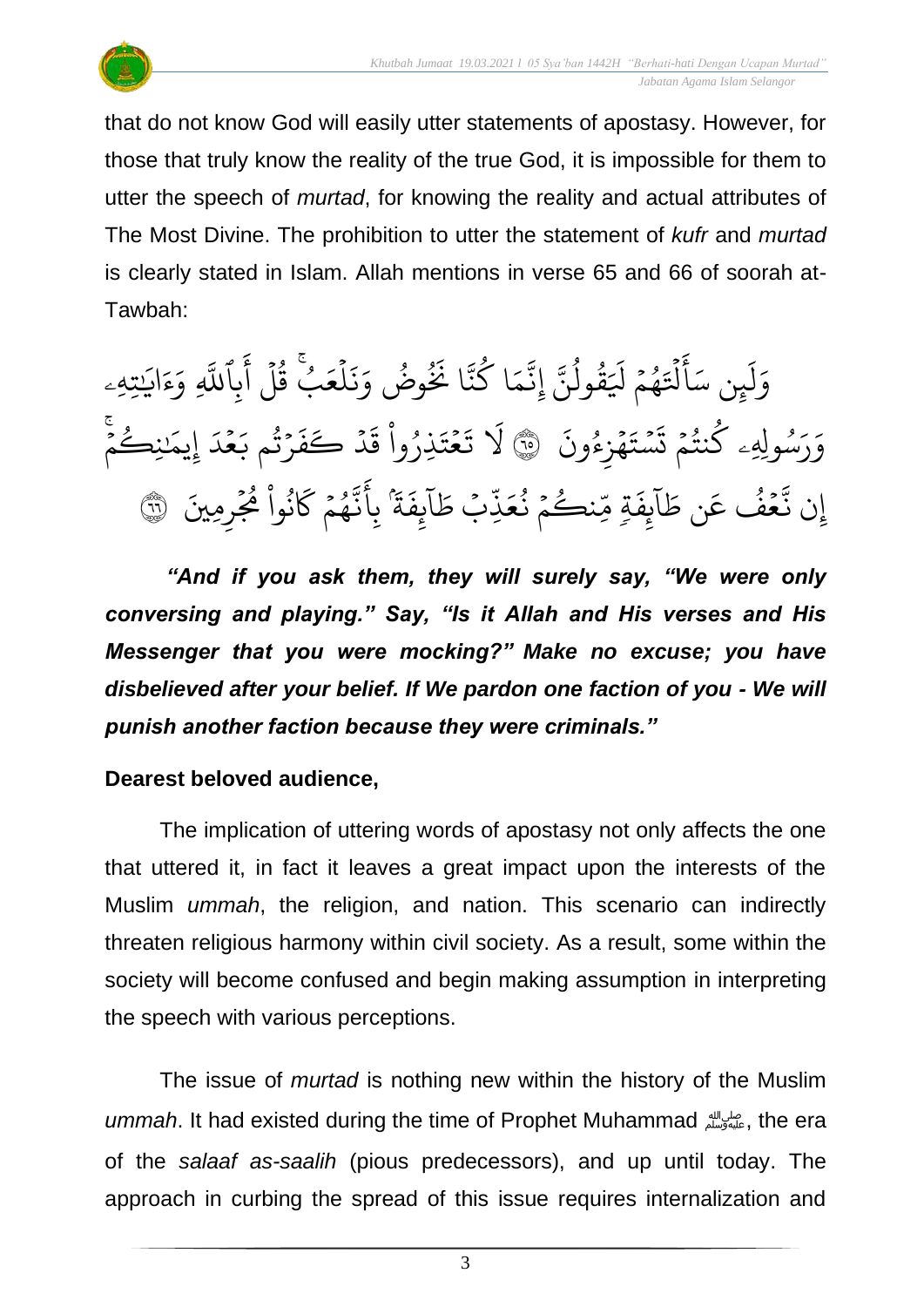

education of Islamic *tarbiyyah* (upbringing) since young, as in the Malay proverb *"melentur buluh biarlah dari rebung"* (meaning: Educating the children from an early age). Hence, the parents are advised to equip their children with the knowledge of *fard al-'ayn* (individual obligations) that includes the studies of *usool al-'aqeedah* (principles of creed), *'ibaadah* (worship), and *akhlaaq* (character). Let us become good example for our offspring by obeying the commands of Allah *Subhaanahu Wa Ta'aala*. Such actions and practice will cultivate Islamic spirit (*rooh*), *ihsaan* (excellence), and fear within the soul of the children regarding the severe punishments of Allah *Subhaanahu Wa Ta'aala*.

#### **Respected audience,**

Let us not even think of uttering words that can nullify our *imaan* and causing us to apostate from Islam. This is because Islam is the true religion and that is pleasing to Allah *Subhaanahu Wa Ta'aala*. Allah *Subhaanahu Wa Ta'aala* mentions in verse 19 of soorah Aal-'Imraan:

> قا<br>م و<br>م َٰ ِ<br>آ الإِسْلَا  $\ddot{\phantom{0}}$ ہ<br>1 بة<br>ا اللَّهِ ِ<br>ا ِّينَ عِندَ الدِّ بة<br>ج إِن

### *"Indeed, the religion in the sight of Allah is Islam."*

Islam is a religion of salvation and that it rescues mankind from misguidance. It is from the favor of Allah that is unparallel, pure guidance that is perfect, just, and *rahmah* (mercy) for the entire mankind and universe. We must always remain grateful for being among the chosen ones upon the bounty of *imaan* (belief) and Islam.

In preserving one's *imaan* while living at the End of Time that is filled with challenges and tribulations, Rasulullah  $\frac{400}{30}$  had reminded us in the *hadeeth* of Anas bin Maalik *radiyAllaahu 'anh*, where the Prophet  $\ddot{\mathcal{F}}$  said: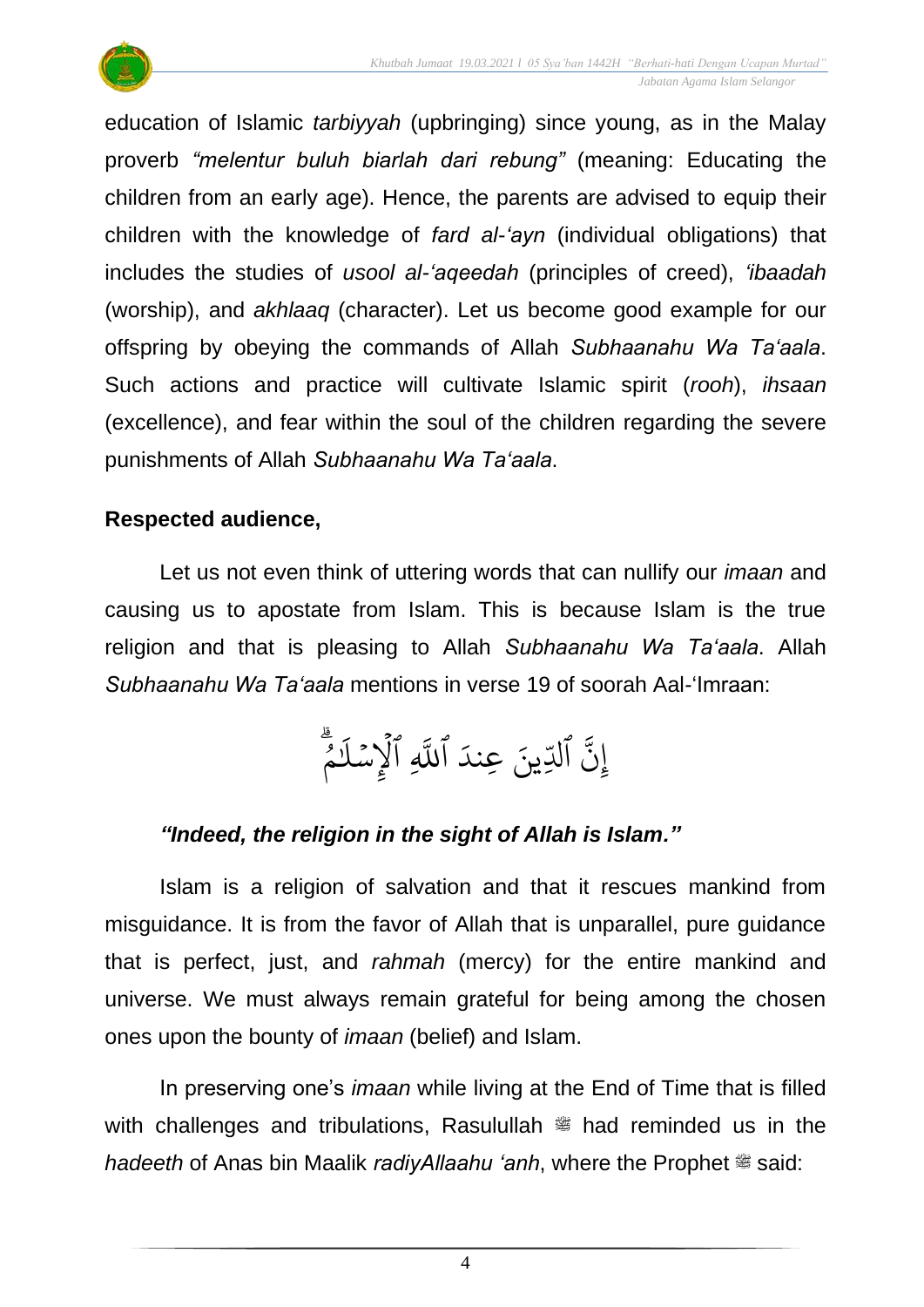

الصَّابِرُ فِيُهِمْ عَلَى دِيْنِهِ كَالْقَابِضِ  $\frac{1}{2}$ ֦֧֦֧֦֦֧֝<u>֦</u> ์<br>-<br>-ٝ<br>ؙ  $\mathbf{r}$ ِ<br>م ៝<br>៝ ْ ،<br>∙ ا<br>تە و<br>م• <sub>ِ</sub><br>يَأْتِيْ عَلَى النَّاسِ زَمَانٌ  $\frac{1}{2}$  $\ddot{\phantom{0}}$ اتا<br>ج  $\frac{1}{1}$ .<br>م ۛ<br>؞  $\ddot{\phantom{0}}$ رِ عَلَى الجَمْرِ ْ<br>م ์ $\overline{\phantom{a}}$  $\overline{\phantom{a}}$ 

*"There shall come upon the people a time in which the one who is patient upon his religion will be like the one holding onto a burning ember."*

(at-Tirmidhi)

.<br>م

In preserving religious harmony, everyone must view this matter with seriousness by taking firm and appropriate actions to the relevant authority so that the noble religion that is highly regarded will not be mocked by certain individuals and groups. Let us not turn the issue of *murtad* into a political matter. It is an issue that deeply concerns the entire Muslim *ummah* that truly love their religion. Every Muslim individual has a role in planning a strategy according to his or her level best, in ensuring that Islam is protected from any negative elements. Whatever the excuses and justification that are used to legitimize the very action of declaring apostasy, the Islamic *Sharee'ah* has clearly stipulated that such speech is severely forbidden within the *Shara'.*

We are forbidden from taking shortcuts according to our emotions and lustful desire. The appropriate consideration is to return through repentance (*tawbah*) and making *istighfaar* (seeking forgiveness) to Allah *Subhaanahu Wa Ta'aala*, earnestly beseeching guidance from Him.

#### **Respected Muslims,**

To end the *khutbah* today, let us altogether ponder and derive lessons so that we are bestowed with guidance in this life. Among them:

1. The Muslim *ummah* must have certainty that Islam is the true religion that brings prosperity to universal humanity.

5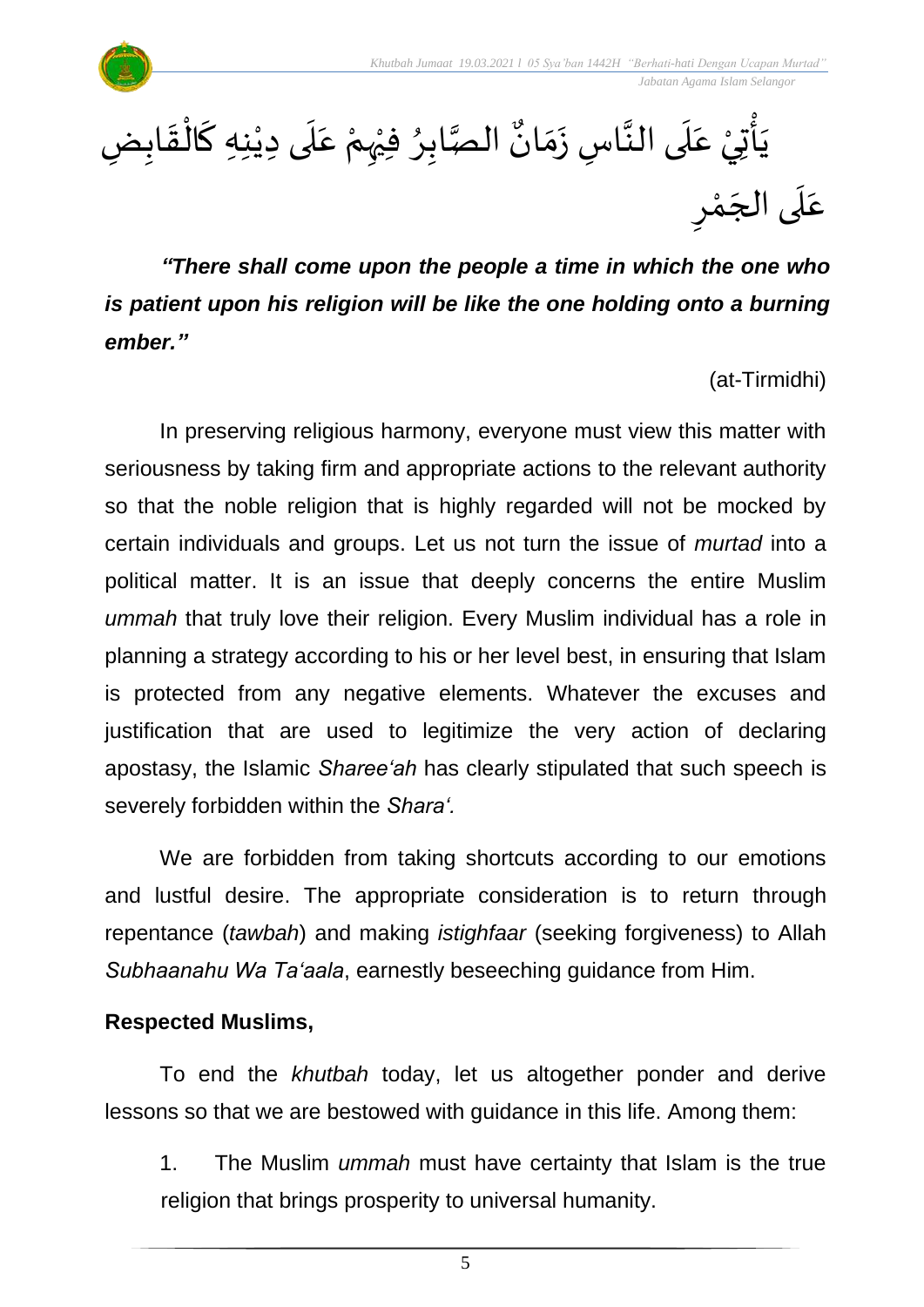

2. Every Muslim is obligated to safeguard religious harmony and

preserve the sanctity of *imaan* and Islam.

3. The Muslim *ummah* must realize that *imaan* is a favor from Allah *Subhaanahu Wa Ta'aala* upon His chosen slaves, and that it is from the greatest favor, whose value is incomparable even with the wealth of the entire world.

ِجي ن<br>مت ِن الر ا  $\frac{1}{2}$ يْط ْ ر<br>ش الش ِ ِمنَ ذ عُوذُ بِاللَّهِ ر<br>په و<br>م ِ<br>ج أَعُوذُ بِاللَّهِ مِنَ الشَّيْطَانِ الرَّجِيمِ وم<br>و پر<br>بین  $\frac{1}{2}$ لمُبُهُو مُطَمَ  $\frac{1}{2}$ و<br>م و<br>لم و<br>' ہ<br>1  $\ddot{\mathbf{r}}$ نَة<br>ف  $\frac{1}{\alpha}$ و  $\frac{1}{2}$ نۡ أُكۡوِهَ و<br>م أ ؚ<br>ٛ  $\frac{1}{2}$ ر<br>م ب<br>ا نِهِۦؔ ٳۣڵؖ<mark>ٚ</mark>ٚ إ َٰ  $\overline{\phantom{a}}$ مُحدِ إِيمَ<sup>ا</sup>  $\frac{1}{2}$ مِنْ بَ بر<br>آ بِاللَّهِ ِ<br>ب ر  $\ddot{\cdot}$ ف <sup>ن</sup> كَ َ ر<br>م ِ ء<br>م وو ئ<br>غَضَب يُهِمْ غُ  $\frac{1}{2}$ ؚ<br>ۣ ر<br>آ  $\mu$  $\frac{1}{2}$ ع  $\ddot{\cdot}$ ا ف ٗ بِٱلۡكَٰفۡرِ صَدۡرَ ہ<br>ا  $\ddot{\cdot}$ ر ہ<br>ا  $\tilde{}$ ح ِ<br>مِّن شَرَ ڪِن مُّ َٰ ِ<br>آ ل  $\frac{1}{c}$ و ِ َٰن َ بِالإِيمَـٰ ہ<br>1 وو<br>م ِظيم ِ<br>م ع ٌ اب  $\ddot{\cdot}$ ذ ِ<br>م هُمۡ عَـ  $\frac{1}{2}$ و<br>م ر<br>م أ ل ٱللَّهِ وَلَهُمْ عَذَابٌ عَظِيمٌ ۞

*"Whoever disbelieves in Allah after his belief except for one who is forced [to renounce his religion] while his heart is secure in faith. But those who [willingly] open their breasts to disbelief, upon them is wrath from Allah, and for them is a great punishment."*

(an-Nahl 16:106)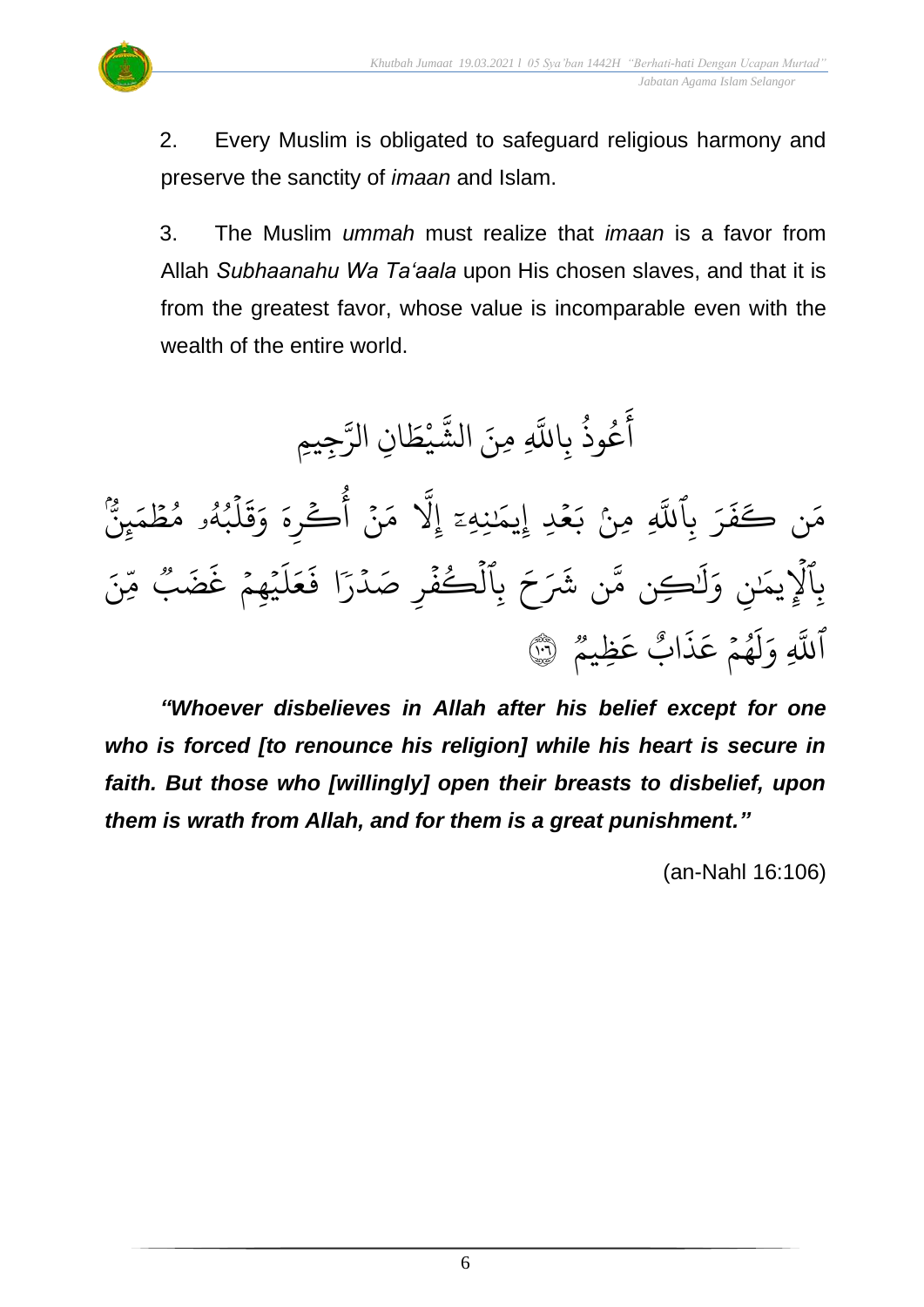

ر<br>د بَارَكَ اللّهُ لِيْ وَلَكُمْ فِي الْقُرْآنِ الْعَظِيْمِ، وَنَفَعَنِيْ وَإِيَّاكُمْ  $\frac{1}{2}$  $\ddot{\phantom{0}}$ ْ َ  $\ddot{\cdot}$  $\ddot{\phantom{0}}$  $\tilde{\cdot}$ ْ َ ֦֧֦֧֦֧֦֧֦֧֦֧֦֧֦֧֜֜֜֓֓<br>֧ׅ֦֛ׅ֝֜֜֜֜֜֜֜֜֜֜֜֜֜֜֜֜֜֜֬֟ ْ  $\frac{9}{4}$ ֦֧֦֧֦֧֦֧֦֧֦֧֦֧֦֧֜֜֜֓֓<br>**֡** ْ <u>ہ</u>  $\tilde{\mathbf{r}}$  $\frac{1}{2}$ ْ لمحلح و<br>ا ِ په ن<br>•  $\sum_{i=1}^n$  $\tilde{\cdot}$ ْ بِمَا فِيْهِ مِنَ الآيَاتِ وَالنِّكْرِ الْحَكِيْمِ وَتَقَبَّلَ مِنِّيْ وَمِنْكُمْ ِ<br>م ْ  $\tilde{\cdot}$ **ٔ** -<br>-<br>- $\sum$ ن<br>ا  $\frac{1}{2}$  $\frac{1}{2}$  $\tilde{\cdot}$ ំ<br>រ  $\overline{\phantom{a}}$ ֦֝֟֘֝֝֝<br>֧֝֜֝֜֝֜֝֜**֟** <u>ر</u> ؚ<br>م  $\frac{1}{2}$ ์ $\frac{1}{2}$ ِ<br>پُ  $\ddot{\phantom{0}}$ ំ<br>រ  $\frac{1}{2}$ . ़<br>१ تِلاوَتَهُ، إِنَّهُ هُوَ السَّمِيْعُ الْعَلِيْمُ ْ  $\frac{1}{2}$ ْ ُ ْ ا<br>ما  $\frac{1}{2}$  $\frac{1}{2}$ و<br>گ لة<br>•  $\frac{1}{2}$ ्<br>१  $\ddot{\ }$  $\frac{1}{2}$ ارا<br>ج ्<br>नि

 $\frac{1}{2}$ اًقُولُ قَوْلِيْ هَذَا وَأَسْتَغْفِرُ اللّٰهَ الْعَظِيْمَ لِيْ وَلَكُمْ وَلِسَاْئِرِ ֦֧֦֦֧֝<u>֦</u> ُْ  $\ddot{\ }$  $\frac{1}{2}$  $\ddot{\cdot}$  $\overline{\phantom{a}}$ ំ<br>, لمح י<br>י  $\frac{1}{2}$ ر<br>ژ <u>ر</u>  $\tilde{\cdot}$ ْ <u>و</u>  $\tilde{\mathbf{r}}$  $\tilde{\cdot}$ ْ إ  $\ddot{\phantom{0}}$ ْ ፟<br>፞ رِبِ<br>لَمُسْلِمَاتِ، فَاسْتَغْفِرُوْهُ إِنَّهُ هُوَ الْغَفُوْرُ الرَّحِيْمُ ْ ان<br>م  $\frac{1}{2}$ י<br>י  $\frac{1}{2}$  $\ddot{\phantom{0}}$ ر<br>ف  $\frac{1}{2}$  $\frac{1}{2}$ و<br>گ ن<br>•<br>• ।<br>-<br>- $\frac{1}{2}$ ֦֧֦ **ہ**<br>د ِ<br>وف  $\ddot{\phantom{0}}$  $\frac{1}{2}$  $\frac{1}{2}$ ر۔<br>لْمُسْلِمِيْنَ وَالْمُ  $\frac{1}{2}$  $\ddot{\phantom{0}}$ ់<br>( الْم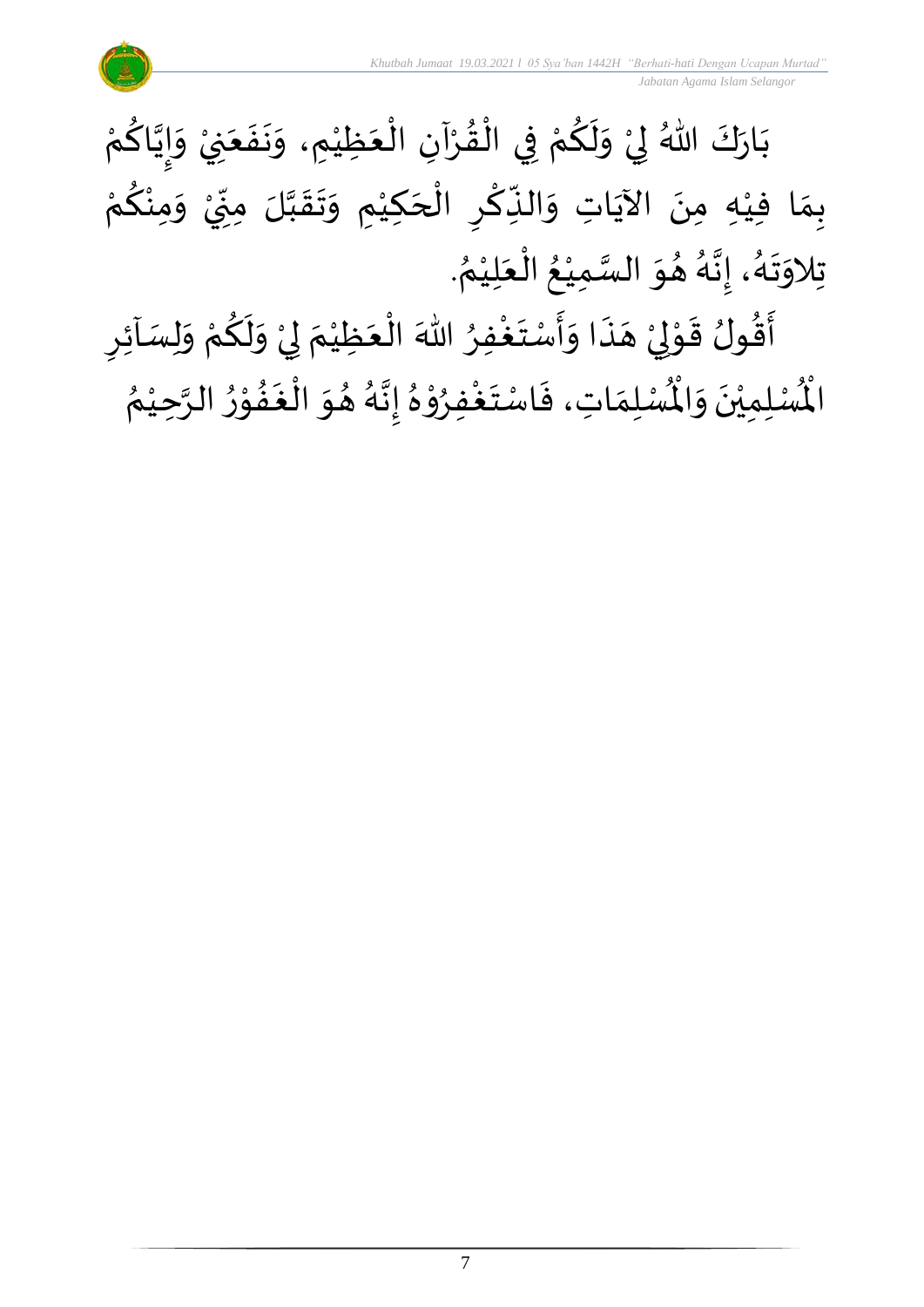#### **THE SECOND** *KHUTBAH* ر مسلمان مسلمان مسلمان الطَّيِّبَاتِ<br>لِمُسْلِمِيْنَ، وَرَزَقَنَا مِنَ الطَّيِّبَاتِ  $\frac{1}{1}$  $\frac{1}{2}$  $\frac{1}{2}$ ان<br>ا  $\ddot{\phantom{0}}$ ्<br>;  $\frac{1}{2}$  $\ddot{\cdot}$  $\frac{1}{2}$  $\frac{1}{2}$  $\ddot{\phantom{0}}$ ّٰ اَلْحَمْدُلِلَّهِ الَّذِيْ جَعَلَنَا مِنَ الْمُسْلِمِيْنَ، وَرَزَقَنَا مِنَ الطَّيِّبَاتِ.  $\ddot{\phantom{0}}$  $\ddot{\phantom{0}}$ َ<br>الم َ  $\overline{\phantom{a}}$ ا<br>ا اتا<br>ا و<br>ا ំ<br>ត  $\overline{\phantom{a}}$ ْ  $\overline{\phantom{a}}$ ْ أَشْهَدُ أَنْ لَّا إِلَهَ إِلاَّ اللّهُ وَحْدَهُ لاَ شَرِيْكَ لَهُ، وَأَشْهَدُ أَنَّ ر<br>پنج و<br>ا ر<br>زار ْ ِ<br>پ ا<br>ا ै<br>जन्म تا<br>ج ر<br>آم  $\tilde{\cdot}$  $\frac{1}{2}$  $\tilde{\phantom{0}}$  $\frac{1}{2}$ ِ<br>ا  $\tilde{\cdot}$ ا<br>به<br>• -<br>:<br>: بر<br>د  $\frac{1}{2}$ ْ  $\frac{1}{2}$  $\tilde{\cdot}$ ر<br>گ  $\tilde{\mathbf{r}}$ ْ <u>ر</u>  $\frac{1}{2}$ مُحَمَّدًا عَبْدُهُ وَرَسُوْلُهُ. اَللَّهُمَّ صَلِّ وَسَلِّمْ وَبَارِكْ عَلَى سَبِّدِنَا  $\ddot{\phantom{0}}$  $\frac{1}{1}$  $\frac{1}{2}$ `<br>أ  $\frac{1}{2}$ ر<br>و  $\ddot{\phantom{0}}$  $\frac{1}{2}$ ْ ์<br>ข  $\overline{r}$  $\tilde{\cdot}$ ن<br>م ر<br>ر<br>ر ا<br>آ  $\overline{\phantom{a}}$ و<br>گ  $\frac{1}{2}$ י<br>י و<br>م  $\frac{1}{2}$  $\frac{1}{2}$  $\frac{1}{2}$ و<br>و ْ .<br>م ً<br>أ ت<br>م  $\overline{\phantom{a}}$ ر<br>م مُحَمَّدٍ وَعَلَى آلِهِ وَصَحْبِهِ وَمَنْ تَبِعَهُمْ بِإِحْسَانٍ إِلَى يَوْمِ <u>ل</u>ے ت<br>م  $\overline{\phantom{a}}$ و<br>م  $\overline{\mathbf{r}}$ ً<br>م  $\tilde{\cdot}$ י<br>י ا<br>با<br>•  $\ddot{\phantom{0}}$ ل  $\frac{1}{2}$ )<br>=<br>= ֦֧֦֧֦֧<u>֦</u> <u>ر</u><br>-ْ و<br>ر<br>ر  $\frac{1}{2}$  $\frac{1}{2}$ ْ  $\frac{1}{2}$ ์ $\tilde{\cdot}$ ֦֧<u>֚</u> الدِّيْنِ. أَمَّا بَعْدُ، فَيَا عِبَادَ اللّهِ، اِتَّقُواْ اللَّهَ، أُوصِيكُمْ وَإِيَّايَ ن<br>•<br>•  $\frac{1}{2}$  $\frac{1}{2}$ .<br>م <u>ل</u> ُ<br>پیدائش<br>نیا ٔ<br>ا ′<br>مو ن<br>\*  $\sim$  $\frac{1}{1}$ َ  $\frac{1}{2}$ ٍ<br>'' ْ  $\ddot{\ }$ ت<br>م  $\frac{1}{2}$ ِ<br>لیا ّٰ<br>ٌ  $\frac{1}{\sqrt{2}}$ .  $\ddot{\phantom{0}}$ تقوْنَ ֦֧֝֝֝<br>**֧**  $\frac{9}{4}$ ا<br>استقطا<br>جوا ُ<br>مو بِتَقْوَى اللّهِ فَقَدْ فَازَ الْمُ  $\ddot{\cdot}$  $\frac{1}{2}$ ْ  $\frac{1}{2}$  $\frac{1}{2}$  $\frac{1}{2}$ ْ  $\ddot{\ }$ <u>ر</u> رَ<br>قَالَ اللّهُ تَعَالَى : إِنَّ ٱللَّهَ وَمَلِّبِكَتَهُو يُصَلُّونَ  $\ddot{\phantom{0}}$  $\frac{1}{2}$  $\frac{1}{2}$ نہ<br>پیدا ون و<br>ا و<br>٩و يُصَلُّ و<br>د و<br>لم  $\ddot{\phantom{0}}$ ت ر<br>م چکے<br>غ ِ<br>آ  $\mu$  $\frac{1}{2}$ بر<br>م  $\frac{1}{c}$ و ذَ اللَّهَ ذ نَّ ٱللَّهَ وَمَلْمٍكَتَهُو يُصَلُّونَ عَلَى ٱلنَّبِيَّ يَأْيُّهَا ٱلَّذِينَ إ بة<br>1 ا الَّذِ ِ<br>م ه و<br>د سَ<br>ڊ ِ<br>ج  $\overline{\mathcal{L}}$ ِ<br>د يج<br>تنمي في<br>أ عَلَى ٱلنَّ ا  $\frac{2}{1}$ .<br>سليمًا  $\ddot{\phantom{0}}$  $\frac{1}{2}$ ت ْ وا ِم و ں<br>آ ل ِ بر<br>سد  $\frac{1}{c}$ يُّهِ وَ, ؚ<br>د .<br>آ  $\uplambda$ ِ<br>م ع وا ْ و<br>ا بُواْ صَلَّ ْ ُو<br>و  $\frac{1}{2}$ ءَامَنُواْ صَلُّواْ عَلَيْهِ وَسَلِّمُواْ تَسۡلِيمًا ۞  $\overline{\phantom{a}}$ ِ<br>اَللَّهُمَّ صَلِّ وَسَلِّمْ عَلَى سَيِّدِنَا وَمَوْلاَنَا مُحَمَّدٍ سَيِّدِ الْمُرْسَلِينَ ۔<br>آ .<br>م ْ ٠<br>ا  $\frac{1}{2}$  $\frac{1}{2}$ ا<br>م و<br>ر ا<br>آ <u>لما</u> ت<br>م  $\overline{\phantom{a}}$  $\frac{1}{2}$  $\mathbf{r}$  $\tilde{\phantom{a}}$ י<br>י  $\frac{1}{2}$  $\tilde{\cdot}$ ..<br>-<br>•  $\frac{1}{\sqrt{2}}$  $\ddot{\phantom{0}}$ ُْ سَيِّدِ الْمُ  $\frac{1}{1}$  $\frac{1}{2}$  $\frac{1}{2}$ وَارْضَ اللَّهُمَّ عَنْ أَصْحَابِهِ وَقَرَابَتِهِ وَأَزْوَاجِهِ وَذُرِّيَّاتِهِ أَجْمَعِيْنَ.  $\frac{1}{2}$ ֧֦֧֦֧֦֧֘֒<u>֦</u> ا<br>ج  $\frac{1}{2}$  $\frac{1}{2}$  $\frac{1}{2}$ م<br>م  $\overline{\phantom{a}}$ ا<br>با ֦֧֦֚֝<br>֧֧<u>֓</u>  $\frac{1}{2}$ ا<br>مح و<br>ر ا<br>آ  $\frac{1}{2}$  $\ddot{\phantom{0}}$ ْ  $\frac{1}{2}$ َ .<br>تا  $\frac{1}{2}$ ر ≈<br>ڊ•

#### **Respected Muslims,**

Let us altogether pray that our country will always remain blessed and protected from all forms of threat, as well as contagions from the Covid-19 pandemic. May it be expunged with effectiveness and end with immediateness. Let us have certainty that for every darkness, surely there will be light that will illuminate life. For that, let us graciously accept the government's recommendation in the vaccination efforts by registering ourselves through the MySejahtera and Selangkah applications, as well as other means that will enable us to obtain vaccine shots that have been authorized by the Ministry of Health Malaysia.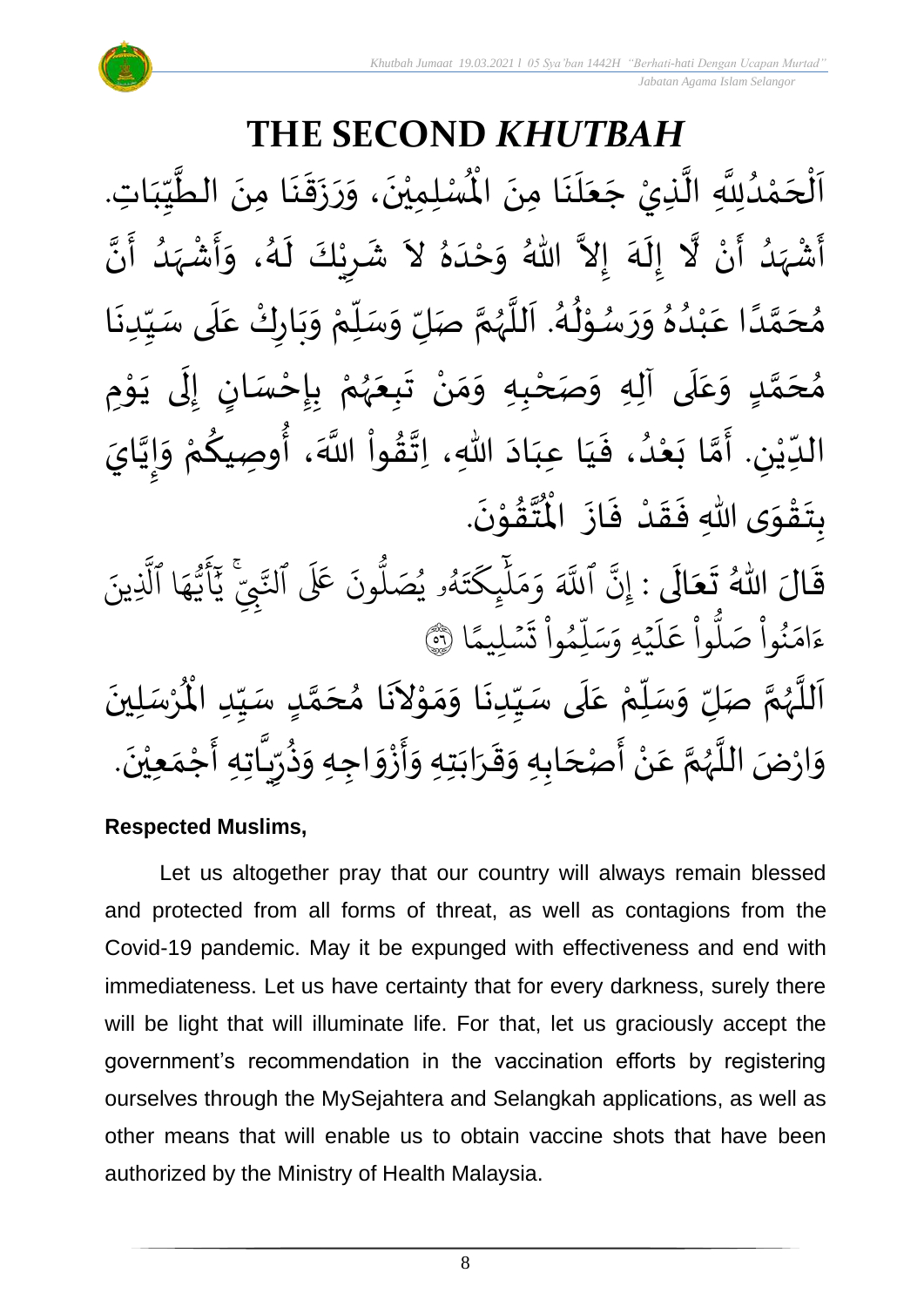

May we become among the slaves of Allah that are patient while enduring all diseases afflicted, and disciplined in adhering to the Standard Operating Procedures (SOP) and the new normal practices in overcoming the Covid-19 pandemic, for the sake of our own safety and the community.

់<br>: ره<br>ق ُْ ِ<br>لْمُسْلِمَاتِ وَالْمُ  $\frac{1}{2}$  $\frac{1}{2}$ ِ<br>اَللَّهُمَّ اغْفِرْ لِلْمُسْلِمِيْنَ وَالْمُسْلِمَاتِ وَالْمُؤْمِنِيْنَ وَالْمُؤْمِنَاتِ  $\frac{1}{2}$  $\ddot{\phantom{0}}$ ់<br>រ ُ<br>አ ֦֧֦֧֦ ِ<br>و انا<br>م ر<br>ر ا<br>آ ً<br>أ  $\ddot{\phantom{0}}$ ់<br>:  $\mathbf{r}^{\circ}$ ِمِنِيْنَ وَالْمُ  $\frac{1}{2}$  $\ddot{\phantom{0}}$ ْ <sup>ن</sup>َحْيَاءِ َ ֦֧֦֧֦֧<u>֦</u> َ ْ الْأَحْيَاءِ مِنْهُمْ وَالأَمْوَاتِ، إِنَّكَ سَمِيْعٌ قَرِيْبٌ مُجِيْبُ الدَّعَوَاتِ ْ ِ<br>رو ْ  $\frac{1}{2}$ ْ<br>م ں<br>ج  $\frac{1}{2}$ ِ<br>م ان<br>ا ُ ٝ<br>ْ ๋<br>ጎ ه<br>فيا ي ر ق <u>ر</u>  $\ddot{\ddot{\mathbf{r}}}$  $\frac{1}{2}$ ، إِنَّكَ سَمِيْعٌ ْ ل<br>•<br>• ।<br>∶ ا ِت. اجَ ح ال ِ ي اض ا ق ي ِك َ و ِل ه أ ، و ن ِ ِمي ل سْ ُْ  $\overline{\phantom{a}}$ ֦֧֦֧֦֧֦֧֦֧֦֧֦֧֦֟֓<br>֧ׅ֝֜֜֜֜֜֜֜֜֜֜֜֜֜֜֜֜֬֟֓  $\overline{a}$ ֝֟<br>֧֦֦֦֝֝֝֝֝֝֝֝֝֝֝֝֝֝֝֝֝֝<br>֧֝֝֝֝**֟**  $\frac{1}{2}$ י<br>**י**  $\ddot{\cdot}$  $\tilde{\cdot}$  $\ddot{\phantom{0}}$ ْ اَللَّهُمَّ أَعِزَّ الْإِسْلاَمَ وَالْمُ  $\tilde{\cdot}$ بر<br>م  $\tilde{\zeta}$ ا<br>م بة  $\frac{1}{2}$ ن<br>م ر<br>ر<br>ر ا<br>ا ر<br>آ ر<br>م ้<br>ว ُشْرِكِيْنَ وَدَمِّ  $\sim$  $\tilde{\phantom{a}}$  $\ddot{\phantom{0}}$ ْ <u>ر</u> ْ  $\frac{1}{\sqrt{2}}$ ُبْتَدِعَةً وَالْمُ  $\frac{1}{2}$  $\frac{1}{2}$ .<br>م  $\ddot{\ }$ ْ  $\ddot{\bm{r}}$ الْكَفَرَةَ وَالْمُبْتَدِعَةَ وَالْمُشْرِكِيْنَ وَدَمِّرْ أَعْدَاءَكَ أَعْدَاءَ الدِّيْنِ. ์ $\frac{1}{2}$  $\ddot{\phantom{0}}$  $\frac{1}{2}$  $\ddot{\cdot}$ ์<br>-<br>-بــ<br>1 ِ ْ  $\frac{1}{1}$  $\frac{1}{2}$ ا<br>ا ۔<br>م ۔<br>آ َ<br>و  $\frac{1}{2}$ ا<br>-<br>ا ِ<br>م ۔<br>آ ا<br>ام .  $\ddot{\phantom{0}}$ وَانْصُرْنَا عَلَى الْقَوْمِ الْكَافِرِيْنَ ْ ِ ์<br><del>๎</del> `<br>ا ।<br>∕ י<br>י  $\frac{1}{2}$ ْ<br>ا َ .<br>م  $\ddot{\phantom{0}}$ ْ و<br>د ់<br>•  $\frac{1}{2}$  $\frac{1}{2}$ َ<br>ج  $\frac{1}{2}$ 

ِ<br>اَللَّهُمَّ إِنَّا نَسْأَلُكَ وَنَتَوَسَّلُ إِلَيْكَ بِنَبِيِّكَ الأَمِيْنِ، وَنَسْأَلُكَ ر<br>پا  $\ddot{\phantom{0}}$  $\tilde{\cdot}$ ْ  $\frac{1}{1}$  $\frac{1}{2}$  $\frac{1}{2}$  $\ddot{\phantom{0}}$ <u>ر</u><br>: ْ  $\tilde{\mathbf{r}}$  $\frac{1}{2}$ ا<br>ما  $\frac{1}{2}$  $\ddot{\phantom{0}}$  $\ddot{\phantom{0}}$  $\frac{1}{2}$ ُم<br>ا  $\ddot{\cdot}$ انا  $\frac{1}{2}$ ن<br>م ر<br>ر<br>ر ا<br>آ ँ<br>। .<br>بِأَسْمَاَئِكَ الْحُسْنَى، وَصِفَاتِكَ الْعُظُمَى، أَنْ تَحْفَظَ بِعَيْنِ ْ ي  $\frac{1}{2}$  $\frac{1}{\sqrt{2}}$  $\ddot{\bullet}$  $\frac{1}{2}$ ْ  $\sum_{i=1}^{n}$  $\frac{1}{2}$ ֦֧֦֧֦֧֦֧֦֧֦֧֦֧֦֧֧֦֧֦֧֟֓֓֓֜֓֓<br>**֧** }<br>● ֦֧֦֧֦֧֦֧֦֧֦֜֜֜֜֜֜<br>֧ׅׅ֝֜֜֜֜֜֜֜֜֜֜֜֜֝֜֜֝֜<del>֟</del>  $\ddot{\cdot}$  $\frac{1}{2}$  $\ddot{\phantom{0}}$ ٍ<br>ٌ ֦֧֦֧֦֧֦֧֦֧֦֧֦֧֦֜֜֓֓֟֓֟֓֟֓֟֓֟֓֟֓֟֓<br>֧֝֜֜**֓**֧֓֟֟  $\frac{1}{\lambda}$  $\frac{1}{2}$ <u>ر</u> ِ<br>عِنَايَتِكَ الرَّبَّانِيَّةِ، وَبِحِفْظِ وِقَايَتِكَ الصَّمَدَانِيَّةِ، جَلاَلَةَ مَلِكِنَا  $\ddot{\phantom{0}}$  $\ddot{\phantom{0}}$  $\ddot{\cdot}$ ِ<br>ا  $\sim$ اتا<br>ا  $\frac{1}{1}$  $\frac{1}{2}$ اتا<br>مر  $\ddot{\phantom{0}}$  $\frac{1}{2}$ ֚֘֝֬֝֟<u>֚</u>  $\frac{1}{2}$  $\frac{1}{2}$ انا<br>ا ن<br>م<br>۱ انہ<br>م  $\ddot{\phantom{0}}$  $\frac{1}{2}$ ْعَظَّمِ، سُلْطَان سلَاڠُور، سُلْطَان شَرَفُ الدِّين ادريس شاه  $\frac{1}{\sqrt{2}}$ ُ  $\frac{1}{2}$ ر<br>م ់<br>( و<br>م )<br>፟ ر<br>م ر<br>أ ر<br>ر<br>ر ر<br>آباد  $\frac{1}{2}$ ر<br>هو الْم الحاج ابن المرحوم سُلْطَان صَلاَحُ الدِّين عبد العزيز شاه  $\frac{1}{2}$ ُ ।<br>र  $\ddot{ }$ ا<br>ا ر<br>م  $\frac{1}{2}$ الحاج. اَللَّهُمَّ أَدِمِ الْعَوْنَ وَالْبِدَايَةَ وَالتَّوْفِيْقَ، وَالصِّحَّةَ  $\ddot{\cdot}$  $\ddot{\phantom{0}}$ ا<br>ا י<br>ו  $\frac{1}{2}$  $\ddot{\phantom{0}}$ ֦֧֦֝<br>**֧**  $\frac{1}{2}$ ْ ।<br>∕  $\frac{1}{2}$ انا<br>م ر<br>ر ا<br>ا ،<br>آ  $\ddot{\cdot}$ ة<br>م  $\frac{1}{2}$  $\ddot{\phantom{0}}$ ْ י<br>י ا<br>الم ى<br>وَالسَّلامَةَ مِنْكَ، لِوَلِيِّ عَہْدِ سلاڠُور، تعْكو أَمِير شَاه اِبْنِ ْ ្រ َ )<br>፟<br>፟ ٝ<br>ر .<br>م  $\frac{\nu}{\nu}$ .<br>بر ل  $\frac{1}{2}$ ۠<br>ۣ  $\frac{1}{2}$  $\frac{1}{2}$ ا<br>ما  $\frac{1}{2}$ ।<br>इ السُّلْطَان شَرَفُ الدِّين ادريس شاه الحاج، فِيْ أَمْنٍ وَصَلاَحٍ ्<br>र  $\tilde{\cdot}$ )<br>=<br>= י<br>י  $\frac{1}{2}$ ْ  $\frac{1}{2}$ ُ ِرِ<br>په ।<br>€ ់<br>ព្រ ر<br>ر<br>ر وَعَافِيَةٍ بِمَنَّكَ وَكَرَمِكَ يَا ذَاالْجَلالِ وَالإِكْرَامِ. اَللَّهُمَّ أَطِلُ ا<br>:<br>: تا<br>م ે<br>કે<br>ડ سمج<br>آن َ ।<br>∕ ا<br>م  $\frac{1}{2}$  $\overline{\phantom{a}}$ ا<br>أ  $\ddot{\cdot}$  $\ddot{\phantom{0}}$ .<br>س  $\frac{1}{2}$  $\frac{1}{2}$  $\frac{1}{2}$  $\frac{1}{2}$  $\frac{1}{2}$ َ .<br>م  $\frac{1}{2}$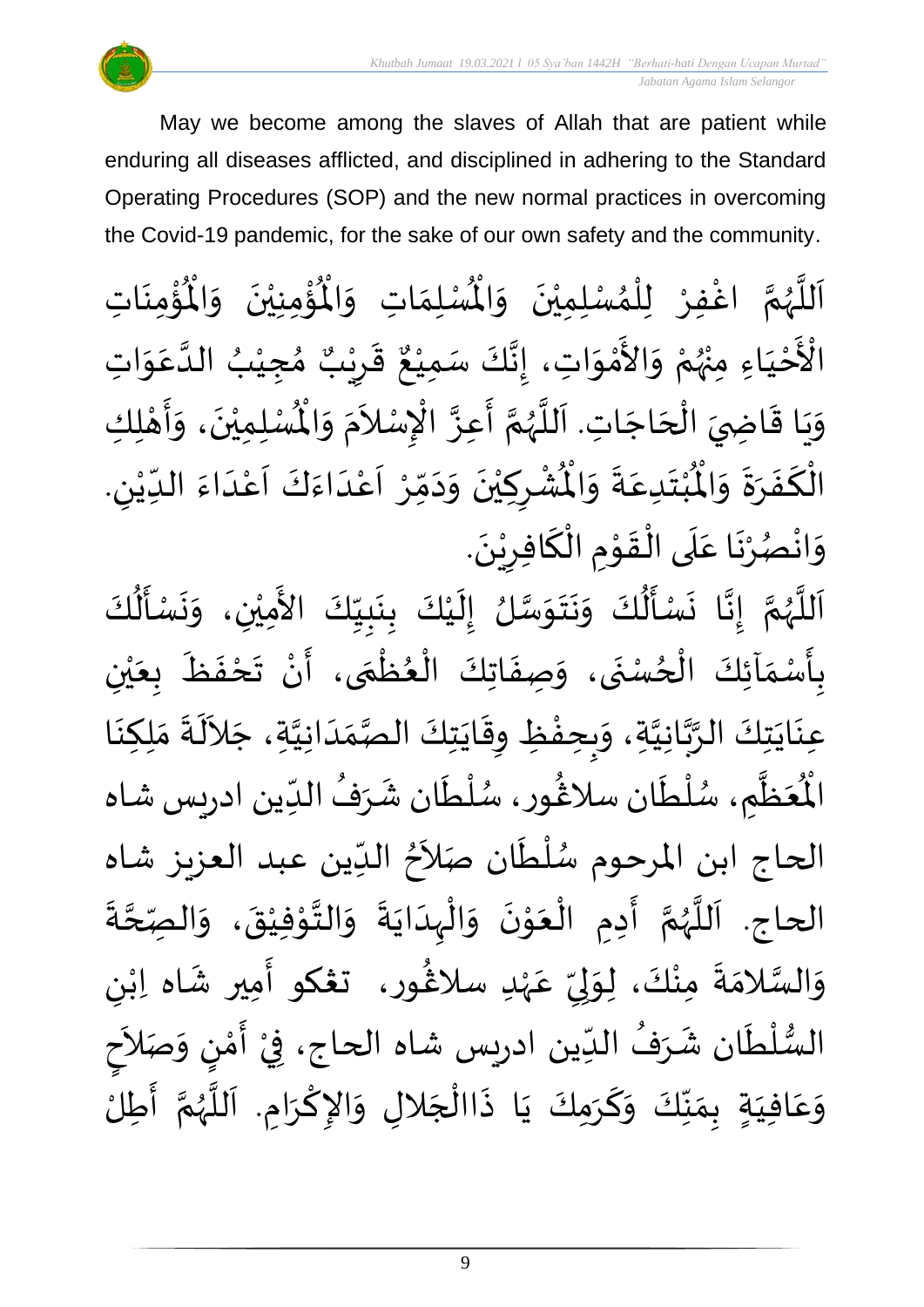

O Allah, You are the Lord that is All Mighty, we are grateful to You for having bestowed upon us *rahmah* and blessings upon this state that continues to prosper and progress, and that its residents remain united, under the auspices and leadership of our Ruler as the Head of Islamic affairs in this state.

O Allah, grant us guidance in performing the five obligatory prayers in congregation, fulfilling *zakaat* through Selangor *Zakaat* Board (LZS), and give away our wealth through *Perbadanan Wakaf Selangor* (Selangor Endowment Corporation) and *Tabung Infak Jariah Umat Islam Selangor* (TIJARI, Selangor Continuous Charity for Muslims Fund), and to the orphans through *Yayasan Islam Darul Ehsan* (Darul Ehsan Islamic Foundation).

ا<br>م اَللَّهُمَّ يَا دَافِعَ الْبَلَاءِ، اِدْفَعْ عَنَّا هَذَا الْوَبَاءَ وَالْبَلَاءِ وَالْمَرَضَ و<br>ر ا<br>آ ً<br>آ يَا دَافِعَ الْبَلَاءِ، اِدْفَعْ عَنَّا هَذَا الْوَبَاءَ وَالْبَلَاءِ وَالْمُ  $\frac{1}{2}$  $\overline{\phantom{a}}$  $\frac{1}{1}$ ْ  $\frac{1}{2}$  $\frac{1}{2}$  $\ddot{\phantom{0}}$  $\frac{1}{2}$ ֦֧֦֧֦֧֦֧֦֧֦֧֝֟֓֓֓֓֟֓֟֓֟֓֟֓֟֓֟֓֟֓֟֓֟֓֟֓֟֓֟֓֟֓֝֟֓<br>֧֝֩֩**֓**֧֓֡֟֟֓֬֩֓֕  $\ddot{\cdot}$  $\overline{\phantom{a}}$ اتا<br>ج  $\frac{1}{2}$ ֦֧֦֧<u>֦</u>  $\frac{1}{2}$ ْ  $\overline{\phantom{a}}$ َ ֦֧֦֧֦֧֦֧֦֧֦֜֜֜֜֓֓֟֓<br>֧ׅ֛֛ׅ֝֜֜֜֜֜֜֜֜֜֜֜֜֜֜֬֟  $\ddot{\phantom{0}}$  $\sim$  $\ddot{\phantom{0}}$ ِ<br>وَالشَّدَائِدَ وَالْمِحَنَ، بِلُطْفِكَ يَا لَطِيْفُ إِنَّكَ عَلَى كُلِّ شَىْءٍ **∶** ْ  $\tilde{\cdot}$ ُ َ<br>آ .<br>م اله<br>بان<br>با ।<br>-<br>-ُ  $\tilde{\mathbf{r}}$  $\ddot{\phantom{0}}$ ֦֧֦֧֦֧֦֧֦֧֦֧֦֧֦֧֦֧֦֧֦֧֦֧֟֓֓<br>**֧** ُ <u>ر</u><br>- $\ddot{\phantom{0}}$  $\overline{\phantom{a}}$ )<br>°  $\frac{1}{2}$ َ  $\overline{\phantom{a}}$ نه<br>په  $\frac{1}{2}$ . و<br>م وَبِالْإِجَابَةِ جَدِيْرٌ ٝ<br>ؙ  $\ddot{\phantom{0}}$ َ  $\overline{\phantom{a}}$ ֦֧֦֧֦֧֦֧֦֧֦֧֦֧֜֜֜֓֓֓<br>֧֝֜֜֜֜֜֜֜֜֟֓֬֓֟  $\frac{1}{2}$  $\frac{1}{2}$ و<br>م قَدِيْرٌ ٝ<br>ؙ  $\frac{1}{2}$ ا ية<br>م ام ِ<br>م تَّ<u>قِينَ</u> إِمَ ت م ا لِل و ہ<br>1  $\ddot{\cdot}$ ن ل ہ<br>1  $\frac{1}{2}$ اجُعَ  $\frac{1}{2}$ ِ<br>م عَيْنِ وَ و<br>م ر<br>م ِ<br>ج أ ្ត  $\frac{1}{2}$ ن<br>د ر ا ق ور  $\ddot{\cdot}$ تِن ي ِ ذَٰ ں<br>س ر ذ و<br>په  $\frac{1}{c}$ ا و  $\ddot{\cdot}$ ِجن َٰ  $\frac{1}{\alpha}$ زَوْر ?<br>? ِ<br>ج أ  $\ddot{\phantom{0}}$ ا ِمن ۔<br><u>آ :</u> قَبْ لَمَنَ<sup>ّ</sup> ا ه  $\ddot{\cdot}$ ن ز<br>د بة<br>ب رَبَّنَا هَبْ لَنَا مِنْ أَزْوَاجِنَا وَذُرِّيَّتِنَا قُرَّةَ أَعْيُنِ وَٱجْعَلْنَا لِلْمُتَّقِينَ إِمَامًا. ِ ار بة<br>و .<br>ناب آلتَ<sup>ّ</sup> ذ ِ<br>م ا ع  $\ddot{\cdot}$ قِن ِ<br>م و بہ<br>بہت ة  $\ddot{\cdot}$ ن سَ َ ةِ ح ِ ِفِي الْأَخِرَ  $\frac{1}{c}$ و ׇ֦֧֝<br>ׇ֧֡<del>֡</del>ׇ֧׆<del>ׇ</del> ة  $\ddot{\cdot}$ .<br>حَسَدَ ا ح  $\frac{1}{1}$ جر<br>نبي  $\ddot{\cdot}$ و<br>سا ا فِي الدَّ  $\ddot{\cdot}$ اتِن ्<br>द ء  $\tilde{1}$ ا  $\ddot{\cdot}$ ن ن<br>د بت<br>ب رَبَّنَا ءَاتِنَا فِي ٱلدُّنْيَا حَسَنَةً وَفِي ٱلْأَخِرَةِ حَسَنَةً وَقِنَا عَذَابَ ٱلنَّارِ ۞. ا  $\tilde{\cdot}$ اد  $\overline{a}$ عِبَادَ اللَّهِ بة<br>أ ׅ֖֧֝֝֝֝֝֝֝֟֟֟֟֟֟֟֟֟֟֟֟֟֟֟֟֟֟֜֟֜<u>֟</u> َّلل،  $\tilde{\mathbf{z}}$ ي ذِي القُرْبَيْ ؚ<br>ۣ ور ۔<br>ا ر<br>آ ا  $\ddot{\cdot}$ ۔<br>اَلۡاِحۡسَـٰنِ وَإِيتَـٰ  $\frac{1}{2}$ ہ<br>1  $\frac{1}{\epsilon}$ ِل و د ہ<br>ا  $\frac{1}{2}$ ع ِٱل ب ر م أ ہ<br>1 ُ و<br>م ہ<br>م  $\tilde{\cdot}$ ي ذَ اللَّهَ ذ إِن َٰ .<br>نگل  $\ddot{\cdot}$ ِ ي ِ<br>م و .<br>? ون ر ُ ر<br>م ك  $\ddot{\cdot}$ ذ  $\ddot{\mathbf{r}}$ ڪُمُ تَـُ  $\frac{1}{2}$ ر بة<br>ا  $\mu$  $\frac{1}{2}$ ع .<br>آ مِظَكُمْ ل  $\frac{1}{2}$ و ور  $\tilde{\cdot}$ ٱلۡبَغۡيِّ يَٰ ہ<br>ا َ<br>م رِ وَ ر<br>م المُنك و<br>م ہ<br>ا .<br>ء ءِ و  $\tilde{1}$ ا  $\tilde{\cdot}$ ش ح  $\frac{1}{2}$  $\ddot{\cdot}$ ف ٱل ِ ن ہ<br>1 ِ<br>م ع ٩